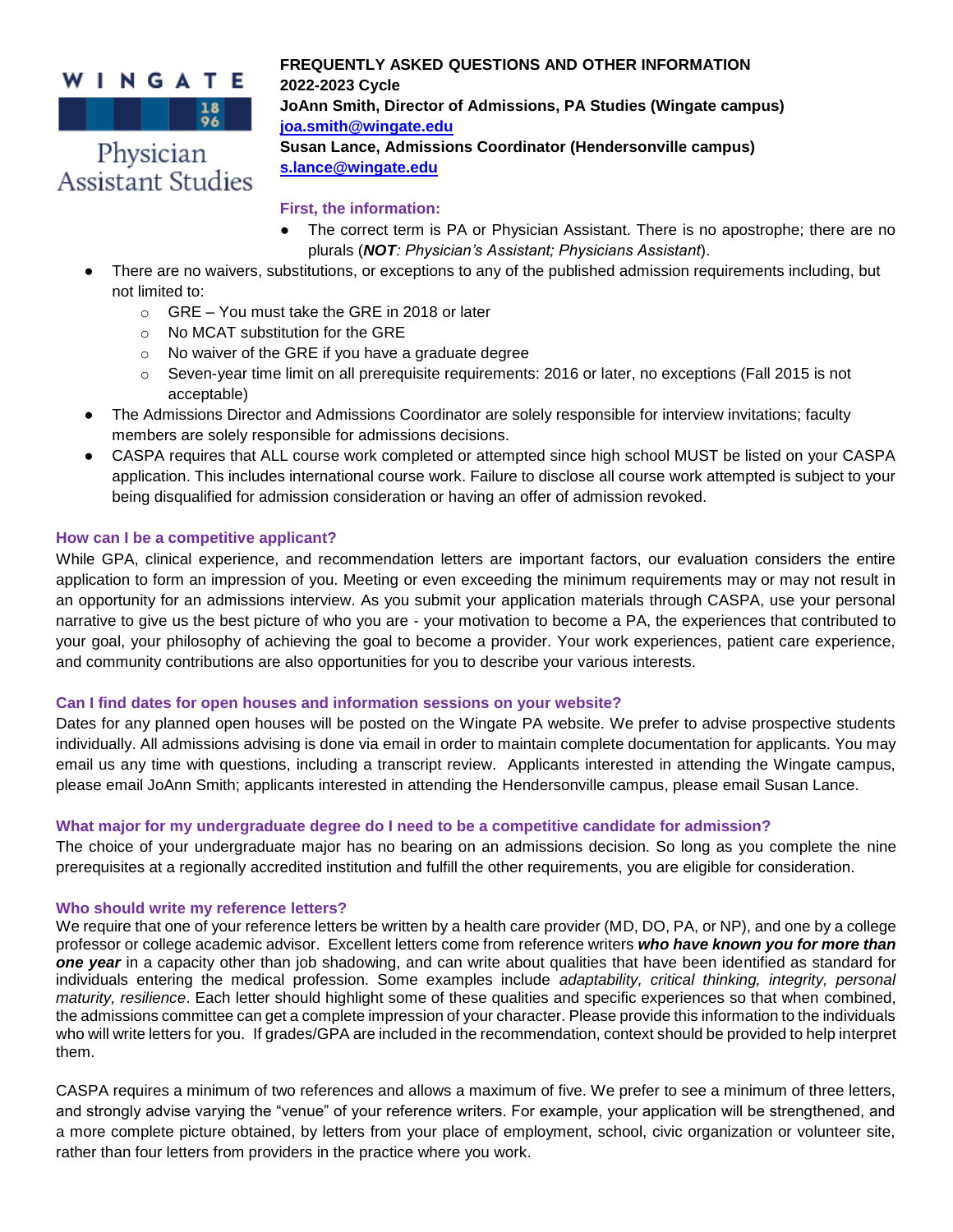#### **My undergraduate academic record was not the best. Am I wasting my time applying to your program?**

While we look at each applicant's overall GPA and overall science GPA, we do not have a minimum required to move forward in the admission process. If you are a recent college graduate who has taken no post-baccalaureate coursework, your undergraduate record will be the only education we have to consider. With the increasing size and strength of our applicant pool, our critical approach to filtering candidates includes taking into consideration your undergraduate record regardless of how long ago it occurred. However, significant post-baccalaureate coursework taken at a four-year institution in a rigorous course load can go a long way in remedying your academic reputation.

#### **What score should I earn on the GRE to be considered for admission?**

We do not have minimum scores set for the GRE; however, we consider scores in the 50th percentile or higher in verbal reasoning, quantitative reasoning, and analytical writing to be competitive. The exam is used as part of your overall application package to gauge your performance on a standardized online exam. Good performance on the GRE, along with improvement of your academic record with post-baccalaureate courses, if necessary, will strengthen you as a candidate.

#### **Where should I take my prerequisite courses?**

We accept courses from any regionally accredited community college, college, or university, either online with virtual labs or in a traditional classroom and lab setting. It is to your advantage to take as full a course load as possible each semester to demonstrate your capacity for the challenging PA program curriculum.

#### **What about retaking prerequisites to improve the grades?**

Retaking courses to improve your grades is considered a positive action – an indication that you are willing to do what it takes to be as strong an applicant as possible. For example, if you earned a C in one of your prerequisites at the college or university level and repeated the course to earn a better grade, we would accept the better grade. We strongly recommend retaking the course at the same type of institution as you did originally (for example, if originally taken during your undergraduate education, then retake at a four-year institution).

#### **Will my prerequisite courses be accepted to transfer to Wingate University?**

None of your courses "transfer" to Wingate University. You will need to submit official transcripts to CASPA for all courses you have taken since high school. CASPA verifies your coursework prior to sending your application to us. When your application is reviewed, we will make a determination of your completion of our prerequisites, and whether they are within our time limits, based on CASPA's verification. After admission to the PA program, you will be required to submit official transcripts to us for your bachelor degree and all prerequisite courses which will become part of your permanent record.

#### **When should I submit my application through CASPA?**

As soon as you are confident that all of our requirements (including clinical hours) will be fulfilled by January 15, 2023 we encourage you to submit with CASPA. Any requirement that is in-progress will be noted and we will communicate directly with you until completion. Please note that the only requirement that can be pending after January 15 is the conferral of the bachelor degree. Since we use a "rolling" admissions process, there are more interview slots and seats available in the program during the early part of the cycle rather than the later part of the cycle. It is to your advantage to submit as early as possible.

Pending requirements will not delay our review of your application materials or the scheduling of any interview. There are exceptions to scheduling an interview with pending requirements, which include, but are not limited to:

- Whether the pending prerequisites will affect the applicant's likelihood of achieving the required minimum 3.20 GPA on our six science prerequisites; and
- Pending GRE retake to improve scores to a more competitive level.

#### **How many applications do you receive?**

For the 2020-2021 application cycle, we received a total of 592 applications for both campuses.